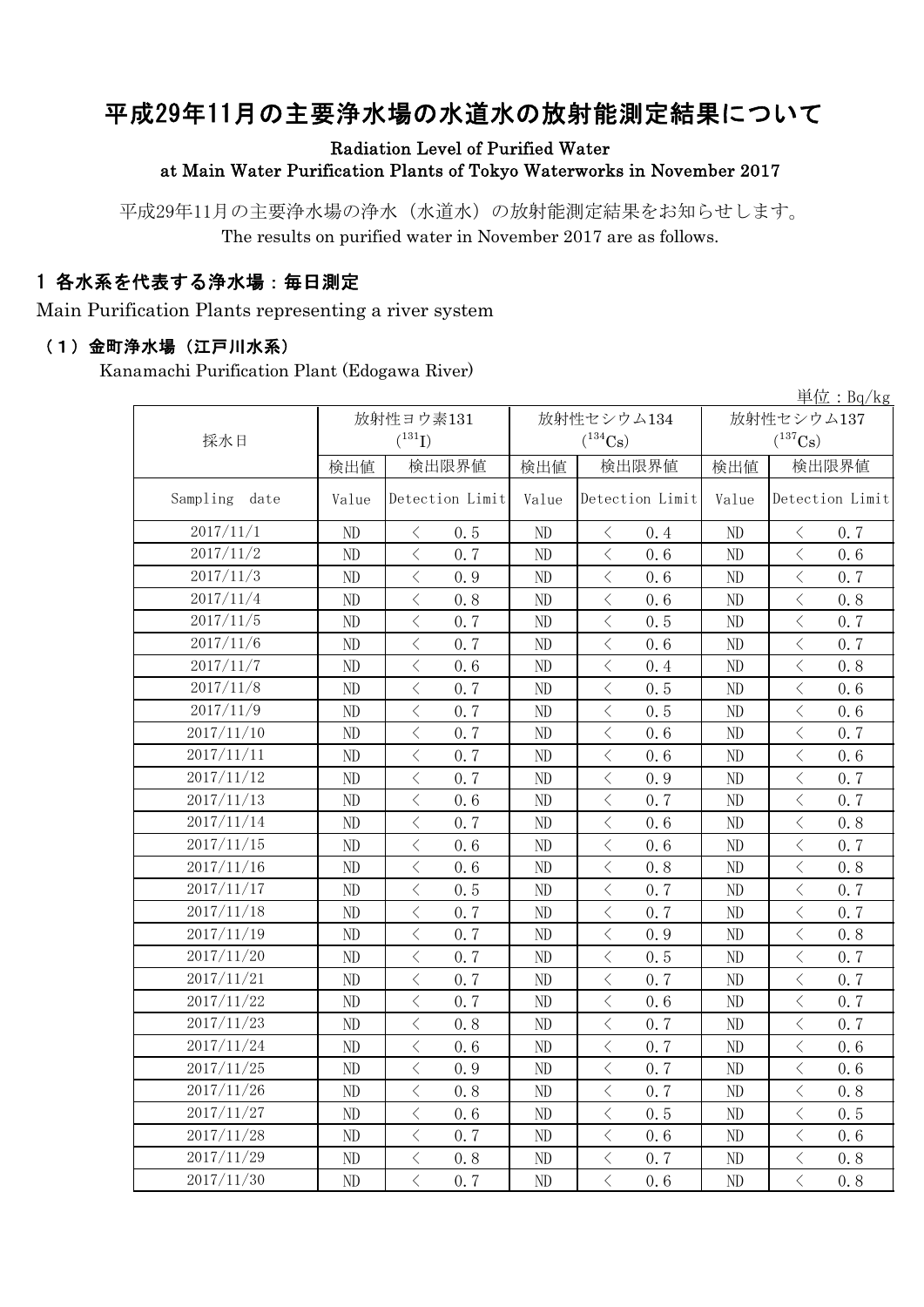#### (2)朝霞浄水場 (荒川水系)

Asaka Purification Plant (Arakawa River)

単位:Bq/kg

|               | 放射性ヨウ素131 |                                                 | 放射性セシウム134 | $+1$ $+1$ $+1$ $+1$ $+1$ $+1$<br>放射性セシウム137      |          |                                                  |  |
|---------------|-----------|-------------------------------------------------|------------|--------------------------------------------------|----------|--------------------------------------------------|--|
| 採水日           |           | $(^{131}I)$                                     |            | $(^{134}Cs)$                                     |          | $(^{137}\mathrm{Cs})$                            |  |
|               | 検出値       | 検出限界値                                           | 検出値        | 検出限界値                                            |          | 検出限界値                                            |  |
| Sampling date | Value     | Detection Limit                                 | Value      | Detection Limit                                  | Value    | Detection Limit                                  |  |
| 2017/11/1     | ND        | $\langle$<br>0.7                                | ND         | $\langle$<br>0.7                                 | ND       | $\, \leq$<br>0.7                                 |  |
| 2017/11/2     | ND        | $\langle$<br>0.7                                | ND         | $\langle$<br>0.5                                 | ND       | $\langle$<br>0.8                                 |  |
| 2017/11/3     | $\rm ND$  | $\langle$<br>0.9                                | $\rm ND$   | $\,$ $\,$ $\,$<br>0.8                            | $\rm ND$ | $\langle$<br>0.7                                 |  |
| 2017/11/4     | ND        | $\overline{\left\langle \right\rangle }$<br>0.8 | ND         | $\langle$<br>0.8                                 | ND       | 0.7<br>$\lt$                                     |  |
| 2017/11/5     | ND        | $\overline{\left\langle \right\rangle }$<br>0.8 | ND         | $\overline{\left\langle \right\rangle }$<br>0.7  | ND       | $\overline{\left\langle \right\rangle }$<br>0, 7 |  |
| 2017/11/6     | ND        | $\lt$<br>0.6                                    | ND         | $\,$ $\,$ $\,$<br>0.6                            | ND       | $\overline{\left\langle \right\rangle }$<br>0.6  |  |
| 2017/11/7     | ND        | $\langle$<br>0.6                                | ND         | $\langle$<br>0.5                                 | ND       | $\langle$<br>0.9                                 |  |
| 2017/11/8     | $\rm ND$  | $\langle$<br>0.6                                | $\rm ND$   | $\langle$<br>0.7                                 | ND       | $\overline{\left\langle \right\rangle }$<br>0.8  |  |
| 2017/11/9     | $\rm ND$  | $\lt$<br>0.7                                    | ND         | $\langle$<br>0.6                                 | ND       | $\langle$<br>0.6                                 |  |
| 2017/11/10    | $\rm ND$  | $\lt$<br>0.6                                    | $\rm ND$   | $\hspace{0.1mm}\big\langle$<br>0.6               | $\rm ND$ | $\,<\,$<br>0.7                                   |  |
| 2017/11/11    | $\rm ND$  | $\langle$<br>0, 7                               | $\rm ND$   | $\langle$<br>0.7                                 | $\rm ND$ | $\lt$<br>0.7                                     |  |
| 2017/11/12    | ND        | $\langle$<br>0.7                                | ND         | $\langle$<br>0.6                                 | ND       | $\lt$<br>0.6                                     |  |
| 2017/11/13    | ND        | $\langle$<br>0.8                                | ND         | $\,$ $\,$ $\,$<br>0.7                            | $\rm ND$ | $\lt$<br>0.6                                     |  |
| 2017/11/14    | ND        | $\lt$<br>0.7                                    | ND         | $\langle$<br>0.5                                 | ND       | $\lt$<br>0.8                                     |  |
| 2017/11/15    | ND        | $\langle$<br>0.7                                | ND         | $\langle$<br>0.5                                 | ND       | $\overline{\left\langle \right\rangle }$<br>0.8  |  |
| 2017/11/16    | ND        | $\langle$<br>0.7                                | ND         | $\langle$<br>0.5                                 | ND       | $\langle$<br>0.7                                 |  |
| 2017/11/17    | $\rm ND$  | $\overline{\left\langle \right\rangle }$<br>0.7 | $\rm ND$   | $\langle$<br>0.7                                 | $\rm ND$ | $\overline{\left\langle \right\rangle }$<br>0.8  |  |
| 2017/11/18    | ND        | $\, \big\langle \,$<br>0.8                      | ND         | $\lt$<br>0.8                                     | ND       | $\lt$<br>0.7                                     |  |
| 2017/11/19    | ND        | $\, <\,$<br>0.7                                 | ND         | $\,$ $\,$ $\,$<br>0.7                            | ND       | $\lt$<br>0.7                                     |  |
| 2017/11/20    | $\rm ND$  | $\, \big\langle \,$<br>0.6                      | ND         | $\,$ $\,$ $\,$<br>0.5                            | ND       | $\lt$<br>0.6                                     |  |
| 2017/11/21    | $\rm ND$  | $\langle$<br>0.6                                | ND         | $\lt$<br>0.6                                     | ND       | $\lt$<br>0.8                                     |  |
| 2017/11/22    | ND        | $\langle$<br>0.6                                | ND         | $\langle$<br>0.8                                 | $\rm ND$ | $\overline{\left\langle \right\rangle }$<br>0.7  |  |
| 2017/11/23    | ND        | $\langle$<br>0.7                                | ND         | $\,$ $\,$ $\,$<br>0.6                            | $\rm ND$ | $\langle$<br>0.6                                 |  |
| 2017/11/24    | $\rm ND$  | $\langle$<br>0.7                                | $\rm ND$   | $\langle$<br>0.6                                 | $\rm ND$ | $\langle$<br>0.6                                 |  |
| 2017/11/25    | ND        | $\langle$<br>0.8                                | ND         | $\overline{\left\langle \right\rangle }$<br>0.6  | ND       | $\langle$<br>0.6                                 |  |
| 2017/11/26    | $\rm ND$  | $\langle$<br>0.7                                | $\rm ND$   | $\langle$<br>0.8                                 | $\rm ND$ | $\langle$<br>0.7                                 |  |
| 2017/11/27    | $\rm ND$  | $\, \big\langle \,$<br>0.6                      | ND         | $\langle$<br>0.7                                 | ND       | $\lt$<br>0.7                                     |  |
| 2017/11/28    | ND        | $\,$ $\,$ $\,$<br>0.7                           | ND         | $\overline{\left\langle \right\rangle }$<br>0, 7 | ND       | $\langle$<br>0.7                                 |  |
| 2017/11/29    | $\rm ND$  | $\, \big\langle \,$<br>0.7                      | $\rm ND$   | $\,$ $\,$ $\,$<br>0.6                            | $\rm ND$ | $\lt$<br>0.6                                     |  |
| 2017/11/30    | ND        | $\langle$<br>0, 8                               | $\rm ND$   | $\langle$<br>0.7                                 | $\rm ND$ | $\lt$<br>0.7                                     |  |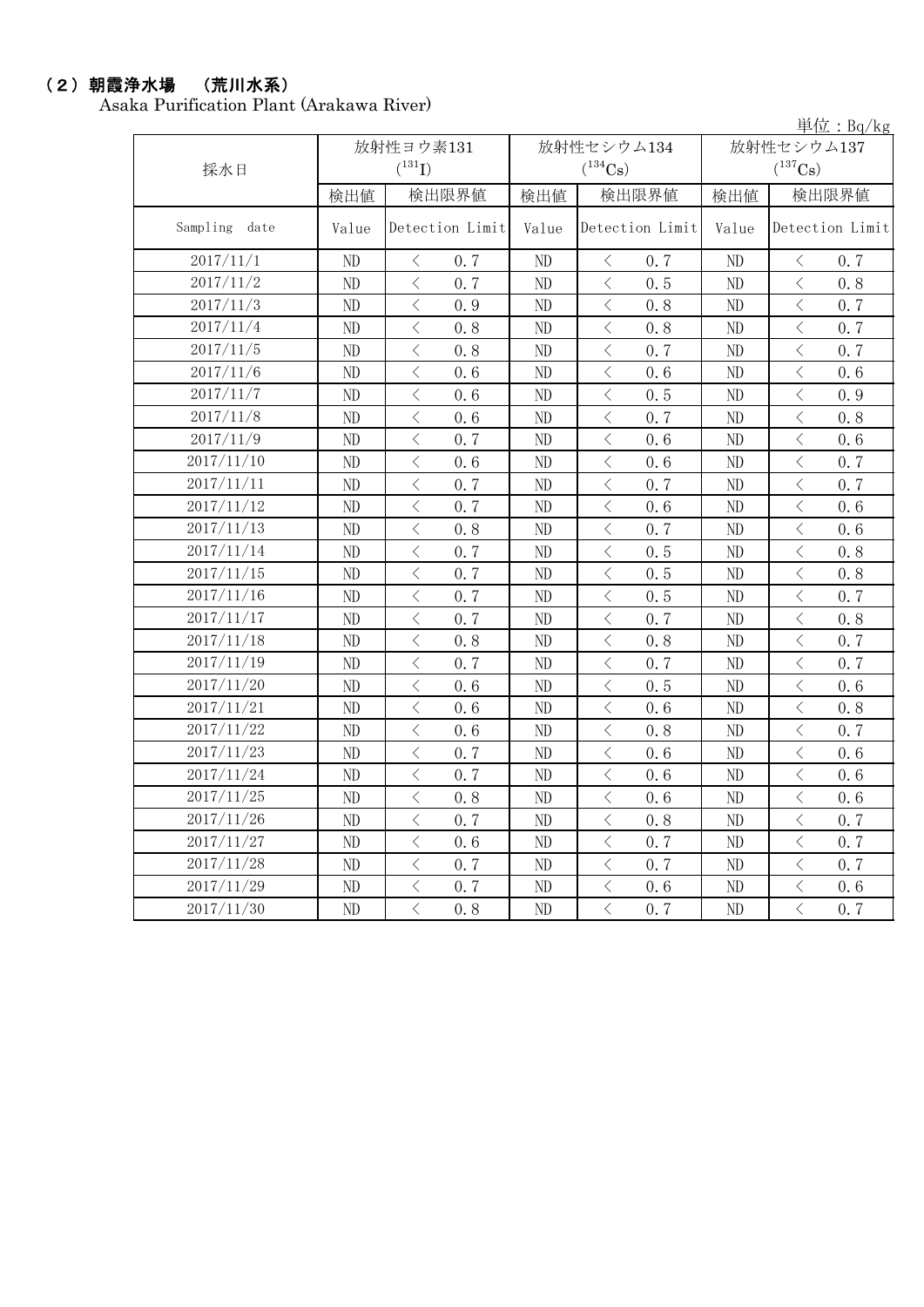#### (3)小作浄水場 (多摩川水系)

Ozaku Purification Plant (Tamagawa River)

単位:Bq/kg 検出値 | 検出限量 | 検出限界値 | 検出値 | 検出限界値 Value Detection Limit Value Detection Limit Value ND < 0.6 ND < 0.7 ND < 0.8 ND  $\vert$  < 0.6 ND  $\vert$  < 0.6 ND  $\vert$  < 0.6 ND  $\vert$   $\langle$  0.8  $\vert$  ND  $\vert$   $\langle$  0.7  $\vert$  ND  $\vert$   $\langle$  0.7 ND  $\vert$   $\langle$  0.7  $\vert$  ND  $\vert$   $\langle$  0.7  $\vert$  ND  $\vert$   $\langle$  0.7 ND < 0.6 ND < 0.7 ND < 0.8 ND  $\vert$   $\langle$  0.7  $\vert$  ND  $\vert$   $\langle$  0.6  $\vert$  ND  $\vert$   $\langle$  0.7 ND < 0.5 ND < 0.6 ND < 0.8 ND < 0.6 ND < 0.8 ND < 0.8 ND  $\vert$  < 0.7 | ND  $\vert$  < 0.6 | ND | < 0.6 ND < 0.6 ND < 0.9 ND < 0.7 ND < 0.9 ND < 0.8 ND < 0.8 ND  $\vert$   $\langle$  0.7  $\vert$  ND  $\vert$   $\langle$  0.7  $\vert$  ND  $\vert$   $\langle$  0.6 ND < 0.7 ND < 0.6 ND < 0.6 ND < 0.7 ND < 0.8 ND < 0.6 ND  $\vert$   $\langle$  0.5  $\vert$  ND  $\vert$   $\langle$  0.7  $\vert$  ND  $\vert$   $\langle$  0.7 ND  $\vert$  < 0.7 | ND  $\vert$  < 0.8 | ND | < 0.8 ND < 0.6 ND < 0.7 ND < 0.7 ND < 0.8 ND < 0.5 ND < 0.6 ND  $\vert$  < 0.7 | ND  $\vert$  < 0.7 | ND  $\vert$  < 0.8 ND  $\vert$   $\langle$  0.8  $\vert$  ND  $\vert$   $\langle$  0.7  $\vert$  ND  $\vert$   $\langle$  0.7 ND < 0.6 ND < 0.4 ND < 0.6 ND  $\vert$   $\langle$  0.7  $\vert$  ND  $\vert$   $\langle$  0.7  $\vert$  ND  $\vert$   $\langle$  0.7 ND  $\vert$   $\langle$  0.8  $\vert$  ND  $\vert$   $\langle$  0.7  $\vert$  ND  $\vert$   $\langle$  0.7 ND  $\vert$   $\langle$  0.7  $\vert$  ND  $\vert$   $\langle$  0.7  $\vert$  ND  $\vert$   $\langle$  0.7 ND < 0.8 ND < 0.6 ND < 0.7 ND < 0.6 ND < 0.8 ND < 0.7 ND < 0.7 ND < 0.6 ND < 0.8 ND  $\vert$   $\langle$  0.8  $\vert$  ND  $\vert$   $\langle$  0.7  $\vert$  ND  $\vert$   $\langle$  0.7 ND < 0.7 ND < 0.7 ND < 0.6 ND < 0.8 ND < 0.8 ND < 0.7 2017/11/10 放射性セシウム134  $(^{134}\mathrm{Cs})$ 2017/11/14 2017/11/25 2017/11/23 2017/11/17 2017/11/11 Detection Limit 放射性セシウム137  $(^{137}\mathrm{Cs})$ 2017/11/12 2017/11/13 放射性ヨウ素131  $(^{131}\text{I})$ 2017/11/2 Detection Limit 検出限界値 2017/11/30 2017/11/18 2017/11/1 2017/11/5 2017/11/6 Sampling date 2017/11/8 2017/11/3 2017/11/7 2017/11/9 2017/11/15 2017/11/29 2017/11/28 2017/11/27 2017/11/26 2017/11/24 2017/11/22 2017/11/20 2017/11/19 2017/11/21 2017/11/16 採水日 2017/11/4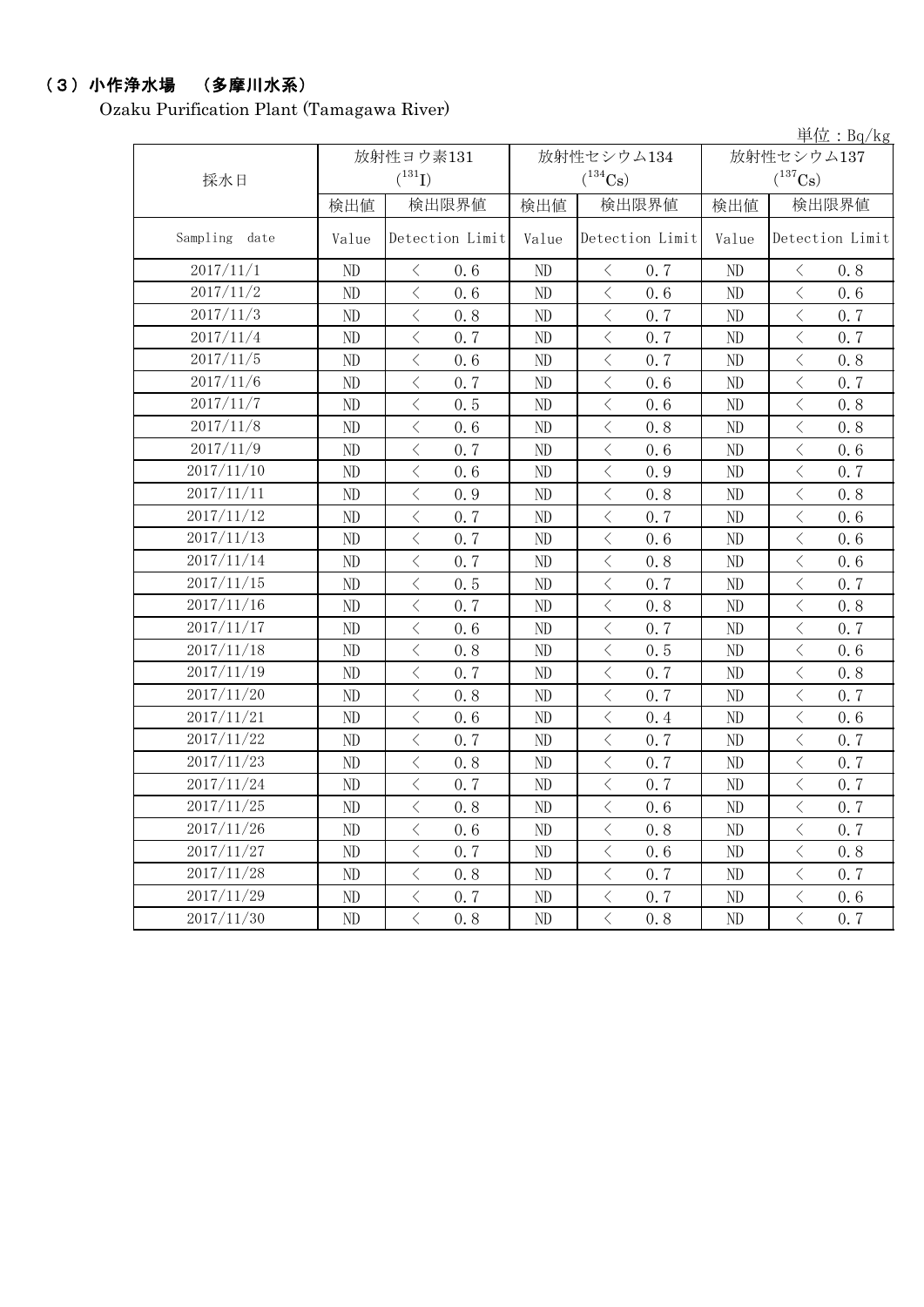# (4)東村山浄水場 (多摩川・荒川水系)

Higashi-murayama Purification Plant (Tamagawa・Arakawa River)

|               |          |                                          |                 |          |                                          |                 |              |                                          | 単位: Bq/kg       |  |
|---------------|----------|------------------------------------------|-----------------|----------|------------------------------------------|-----------------|--------------|------------------------------------------|-----------------|--|
|               |          | 放射性ヨウ素131                                |                 |          | 放射性セシウム134                               |                 |              | 放射性セシウム137                               |                 |  |
| 採水日           |          | $(^{131}I)$                              |                 |          | $(^{134}Cs)$                             |                 |              | $(^{137}\mathrm{Cs})$                    |                 |  |
|               | 検出値      | 検出限界値                                    |                 | 検出値      | 検出限界値                                    |                 | 検出限界値<br>検出値 |                                          |                 |  |
| Sampling date | Value    |                                          | Detection Limit | Value    |                                          | Detection Limit | Value        |                                          | Detection Limit |  |
| 2017/11/1     | ND.      | $\lt$                                    | 0, 7            | ND       | $\langle$                                | 0, 6            | ND           | $\langle$                                | 0.7             |  |
| 2017/11/2     | ND       | $\langle$                                | 0.6             | ND       | $\langle$                                | 0.6             | ND           | $\langle$                                | 0.7             |  |
| 2017/11/3     | ND       | $\langle$                                | 0.9             | ND       | $\langle$                                | 0.6             | ND           | $\overline{\left\langle \right\rangle }$ | 0.7             |  |
| 2017/11/4     | ND       | $\,$ $\,$ $\,$                           | 0.8             | ND       | $\langle$                                | 0.5             | ND           | $\langle$                                | 0.6             |  |
| 2017/11/5     | ND       | $\langle$                                | 0.7             | ND       | $\langle$                                | 0.6             | ND           | $\, <\,$                                 | 0.7             |  |
| 2017/11/6     | ND       | $\langle$                                | 0.7             | ND       | $\langle$                                | 0.7             | ND           | $\,$ $\,$ $\,$                           | 0.7             |  |
| 2017/11/7     | ND       | $\bigl\langle$                           | 0.7             | ND       | $\langle$                                | 0.7             | ND           | $\hspace{0.1cm}\big\langle$              | 0.6             |  |
| 2017/11/8     | ND       | $\langle$                                | 0.7             | ND       | $\langle$                                | 0, 6            | ND           | $\overline{\left\langle \right\rangle }$ | 0.8             |  |
| 2017/11/9     | ND       | $\overline{\left\langle \right\rangle }$ | 0.7             | ND       | $\langle$                                | 0.6             | ND           | $\langle$                                | 0.6             |  |
| 2017/11/10    | ND       | $\langle$                                | 0.7             | ND       | $\langle$                                | 0.8             | ND           | $\overline{\left\langle \right\rangle }$ | 0.6             |  |
| 2017/11/11    | ND       | $\langle$                                | 0.9             | ND       | $\langle$                                | 0.8             | ND           | $\lt$                                    | 0.7             |  |
| 2017/11/12    | ND       | $\langle$                                | 0, 7            | ND       | $\langle$                                | 0.7             | ND           | $\langle$                                | 0.6             |  |
| 2017/11/13    | ND       | $\overline{\left\langle \right\rangle }$ | 0.8             | ND       | $\overline{\left\langle \right\rangle }$ | 0.7             | ND           | $\overline{\left\langle \right\rangle }$ | 0.7             |  |
| 2017/11/14    | ND       | $\overline{\left\langle \right\rangle }$ | 0.6             | ND       | $\langle$                                | 0.6             | ND           | $\overline{\left\langle \right\rangle }$ | 0.7             |  |
| 2017/11/15    | $\rm ND$ | $\langle$                                | 0.7             | ND       | $\langle$                                | 0.8             | ND           | $\langle$                                | 0.5             |  |
| 2017/11/16    | ND       | $\overline{\left\langle \right\rangle }$ | 0.7             | ND       | $\langle$                                | 0, 7            | ND           | $\overline{\left\langle \right\rangle }$ | 0.8             |  |
| 2017/11/17    | $\rm ND$ | $\langle$                                | 0.6             | ND       | $\langle$                                | 0.6             | ND           | $\,$ $\,$ $\,$                           | 0.7             |  |
| 2017/11/18    | ND       | $\langle$                                | 0.7             | ND       | $\langle$                                | 0.6             | ND           | $\overline{\left\langle \right\rangle }$ | 0.6             |  |
| 2017/11/19    | $\rm ND$ | $\langle$                                | 0.7             | ND       | $\langle$                                | 0, 7            | ND           | $\lt$                                    | 0.6             |  |
| 2017/11/20    | ND       | $\langle$                                | 0, 6            | ND       | $\langle$                                | 0.8             | ND           | $\,$ $\,$ $\,$                           | 0.8             |  |
| 2017/11/21    | ND       | $\bigl\langle$                           | 0.7             | ND       | $\, \big\langle \,$                      | 0.7             | $\rm ND$     | $\langle$                                | 0.7             |  |
| 2017/11/22    | ND       | $\langle$                                | 0, 7            | ND       | $\langle$                                | 0, 7            | ND           | $\,$ $\,$ $\,$                           | 0.8             |  |
| 2017/11/23    | ND       | $\langle$                                | 0.8             | ND       | $\langle$                                | 0.7             | ND           | $\langle$                                | 0.7             |  |
| 2017/11/24    | ND       | $\langle$                                | 0.7             | $\rm ND$ | $\langle$                                | 0.6             | ND           | $\langle$                                | 0.7             |  |
| 2017/11/25    | ND       | $\langle$                                | 0.7             | ND       | $\langle$                                | 0.7             | ND           | $\,$ $\,$ $\,$                           | 0.7             |  |
| 2017/11/26    | ND       | $\lt$                                    | 0.8             | ND       | $\langle$                                | 0.8             | ND           | $\lt$                                    | 0.8             |  |
| 2017/11/27    | ND       | $\overline{\left\langle \right\rangle }$ | 0.6             | ND       | $\langle$                                | 0.6             | ND           | $\overline{\left\langle \right\rangle }$ | 0.9             |  |
| 2017/11/28    | ND       | $\langle$                                | 0.6             | ND       | $\langle$                                | 0.7             | ND           | $\overline{\left\langle \right\rangle }$ | 0.8             |  |
| 2017/11/29    | ND       | $\,$ $\,$ $\,$                           | 0.8             | ND       | $\langle$                                | 0, 5            | $\rm ND$     | $\bigg\langle$                           | 0.8             |  |
| 2017/11/30    | ND       | $\langle$                                | 0.5             | ND       | $\langle$                                | 0.7             | ND           | $\overline{\left\langle \right\rangle }$ | 0.6             |  |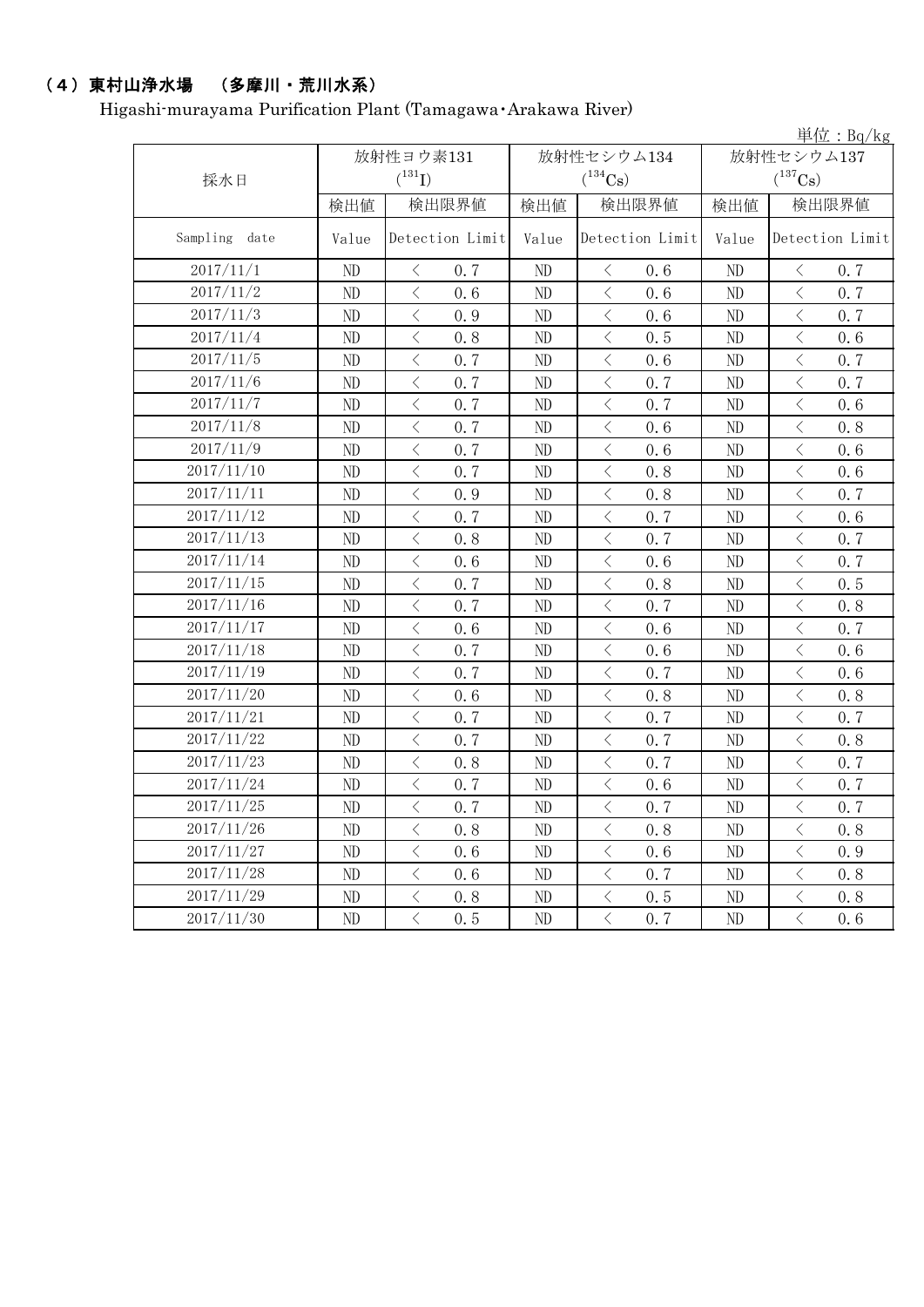# (5)長沢浄水場 (相模川水系)

Nagasawa Purification Plant (Sagamigawa River)

|               |       |                                                 |       |                                                 |            | 単位: Bq/kg                                       |  |
|---------------|-------|-------------------------------------------------|-------|-------------------------------------------------|------------|-------------------------------------------------|--|
|               |       | 放射性ヨウ素131                                       |       | 放射性セシウム134                                      | 放射性セシウム137 |                                                 |  |
| 採水日           |       | $(^{131}I)$                                     |       | $(^{134}Cs)$                                    |            | $(^{137}Cs)$                                    |  |
|               | 検出値   | 検出限界値                                           | 検出値   | 検出限界値                                           | 検出値        | 検出限界値                                           |  |
| Sampling date | Value | Detection Limit                                 | Value | Detection Limit                                 | Value      | Detection Limit                                 |  |
| 2017/11/1     | ND    | $\langle$<br>0.8                                | ND    | $\langle$<br>0.8                                | ND         | $\lt$<br>0.8                                    |  |
| 2017/11/2     | ND    | $\langle$<br>0.7                                | ND    | $\langle$<br>0.8                                | ND         | $\langle$<br>0.9                                |  |
| 2017/11/3     | ND    | $\langle$<br>0.8                                | ND    | $\lt$<br>0.6                                    | ND         | $\overline{\left\langle \right\rangle }$<br>0.7 |  |
| 2017/11/4     | ND    | $\lt$<br>0.9                                    | ND    | $\langle$<br>0, 6                               | ND         | $\langle$<br>0.8                                |  |
| 2017/11/5     | ND    | $\, <\,$<br>0.6                                 | ND    | $\lt$<br>0.6                                    | ND         | $\, \zeta \,$<br>0.7                            |  |
| 2017/11/6     | ND    | $\langle$<br>0.7                                | ND    | $\,$ $\,$ $\,$<br>0.7                           | ND         | $\, <\,$<br>0.8                                 |  |
| 2017/11/7     | ND    | $\langle$<br>0.7                                | ND    | 0, 8<br>$\langle$                               | ND         | $\langle$<br>0.7                                |  |
| 2017/11/8     | ND    | $\langle$<br>0.7                                | ND    | $\langle$<br>0.7                                | ND         | $\langle$<br>0.9                                |  |
| 2017/11/9     | ND    | $\langle$<br>0.8                                | ND    | $\lt$<br>0.6                                    | ND         | $\langle$<br>0.8                                |  |
| 2017/11/10    | ND    | $\lt$<br>0.7                                    | ND    | $\lt$<br>0.7                                    | ND         | $\lt$<br>0.6                                    |  |
| 2017/11/11    | ND    | $\langle$<br>0.8                                | ND    | $\lt$<br>0.6                                    | ND         | $\lt$<br>0.6                                    |  |
| 2017/11/12    | ND    | $\langle$<br>0.7                                | ND    | $\overline{\left\langle \right\rangle }$<br>0.7 | ND         | $\lt$<br>0.7                                    |  |
| 2017/11/13    | ND    | $\,$ $\,$ $\,$<br>0.7                           | ND    | $\langle$<br>0.6                                | ND         | $\langle$<br>0.7                                |  |
| 2017/11/14    | ND    | $\,$ $\,$ $\,$<br>0.7                           | ND    | $\overline{\left\langle \right\rangle }$<br>0.8 | ND         | $\langle$<br>0.7                                |  |
| 2017/11/15    | ND    | $\overline{\left\langle \right\rangle }$<br>0.6 | ND    | $\lt$<br>0.8                                    | ND         | $\lt$<br>0.8                                    |  |
| 2017/11/16    | ND    | $\,$ $\,$ $\,$<br>0.6                           | ND    | $\langle$<br>0.6                                | ND         | $\langle$<br>0.6                                |  |
| 2017/11/17    | ND    | $\langle$<br>0.6                                | ND    | $\langle$<br>0.6                                | ND         | $\langle$<br>0, 7                               |  |
| 2017/11/18    | ND    | $\langle$<br>0.8                                | ND    | $\langle$<br>0.5                                | ND         | $\langle$<br>0.6                                |  |
| 2017/11/19    | ND    | $\langle$<br>0.9                                | ND    | $\langle$<br>0.6                                | ND         | $\lt$<br>0.7                                    |  |
| 2017/11/20    | ND    | $\, <\,$<br>0.7                                 | ND    | $\, <\,$<br>0.7                                 | ND         | $\, \zeta \,$<br>0.8                            |  |
| 2017/11/21    | ND    | $\lt$<br>0.7                                    | ND    | $\lt$<br>0.7                                    | ND         | $\lt$<br>0.8                                    |  |
| 2017/11/22    | ND    | $\lt$<br>0.6                                    | ND    | $\lt$<br>0.6                                    | $\rm ND$   | $\langle$<br>0.7                                |  |
| 2017/11/23    | ND    | $\langle$<br>0.8                                | ND    | $\lt$<br>0.7                                    | ND         | $\langle$<br>0.6                                |  |
| 2017/11/24    | ND    | $\langle$<br>0.7                                | ND    | $\langle$<br>0.8                                | $\rm ND$   | $\lt$<br>0.8                                    |  |
| 2017/11/25    | ND    | $\langle$<br>0.8                                | ND    | $\langle$<br>0.7                                | ND         | $\langle$<br>0.7                                |  |
| 2017/11/26    | ND    | $\,$ $\,$ $\,$<br>0.7                           | ND    | $\langle$<br>0.8                                | ND         | $\langle$<br>0.7                                |  |
| 2017/11/27    | ND    | $\lt$<br>0.7                                    | ND    | $\lt$<br>0.8                                    | ND         | $\langle$<br>0.6                                |  |
| 2017/11/28    | ND    | $\langle$<br>0.7                                | ND    | $\langle$<br>0.6                                | ND         | $\lt$<br>0.7                                    |  |
| 2017/11/29    | ND    | $\,$ $\,$ $\,$<br>0.5                           | ND    | $\overline{\left\langle \right\rangle }$<br>0.5 | ND         | $\lt$<br>0.8                                    |  |
| 2017/11/30    | ND    | $\overline{\left\langle \right\rangle }$<br>0.6 | ND    | $\overline{\left\langle \right\rangle }$<br>0.5 | ND         | $\langle$<br>0.8                                |  |